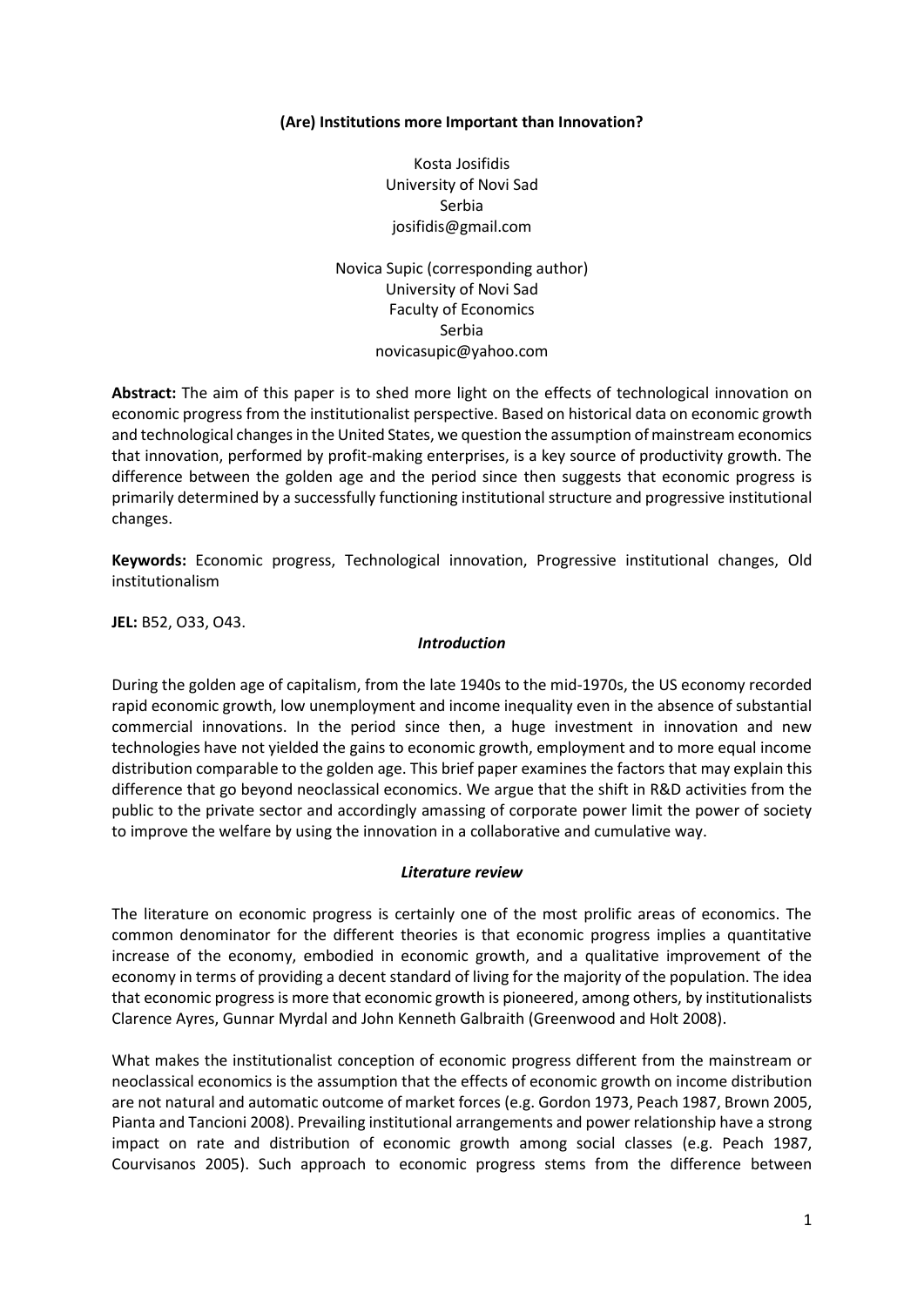institutionalism and neoclassical economics in constructing their models(Dugger 1979, Gräbner, 2015, 2016). Thus, institutionalists try to explain human behavior by placing it in its institutional context and test their models by comparing hypothesized institutional structures with observations (Dugger 1979).

In institutionalism, technological progress is seen as a driver of economic and social progress, while institutions are often seen as a negative force that prevent adaptation to new ways of doing things (Greenwood and Holt 2008). Considering the role of technology in economic progress, Clarence Ayres (1962) define, as a one of the basic principles of economic progress, the principle according to which technological progress spreads in inverse proportion to institutional resistance. To Adkisson and Steiner (2016), technological progress can and will drive economic progress if institutional conditions allow it.

The problem in developing institutions advantageous to technological progress can be traced to the need to reconcile two conflicting objectives associated with patent protection (Brown 2009). On the one hand, property right is essential to innovator to protect its invention from free riding (e.g. North 1984, Perry 2019), but on the other hand, patent protection is not in the line with the collaborative and cumulative nature of the innovation process (Comino, Manenti, and Thumm 2019, Marques and Monteiro‐Barata 2006), especially when considering public-funded research (Josifidis and Supic 2018). Using patent law to correct one market failure creates another market failure in the terms of monopoly power over innovations (Maskus 2000, Adkisson 2004).

From a Veblenian perspective, the use of patent protection by large corporations could be considered as a predatory strategy, given that innovation has become encapsulated by powerful interests who are more interested in profits than in improving standard of living (Hayden 1980, Horner 1989). In this vein, Cecilia Rikap (2020) argue that monopolizing innovation is at the core of contemporary capitalism. Assessing the Baran and Sweezy (1966) contention that most R&D efforts in the US are wasted in that as R&D absorbs a little of the surplus generated by a capitalist system, Thomas Lambert (2020) provides empirical support that R&D used in a monopoly capital system leads to further monopolization. As a result, the "common man" may not be benefitting from economic gains associated with new products and technologies (see, for example, Callus and Quinlan 1979, Josifidis and Supic 2020).

This article contributes to the institutionalist literature on innovations and economic progress by providing empirical evidence and theoretical arguments that the difference in economic progress during the Keynesian and neoliberal era can be associated with the shift in R&D activities from the public to the private sector and accordingly concentration of innovations in the hands of corporate capital.

# *Conceptual framework and stylized facts*

From the institutionalist perspective, economic growth is primarily a consequence of technological change - the continuous development of the technological arts and crafts in Clarence Ayres' sense (Peach 1987), while income distribution is mainly determined by discretionary institutional arrangements (Park 1996). Innovations as progressive technological changes create the possibility to make transition to from society of scarcity to society of abundance - a society in which extremes of inequality are not necessary (Peach 1987) and in which the standard of living is constantly improving. Given incredible productivity immanent to modern innovations, high and rising income inequality and their economic and social consequences are not inevitable. Consequently, income inequality and poverty occurs, not because of resource constraints or a lack of technical knowledge, but because institutional arrangements have not been adjusted to the productive potential of the modern society (Peach 1994).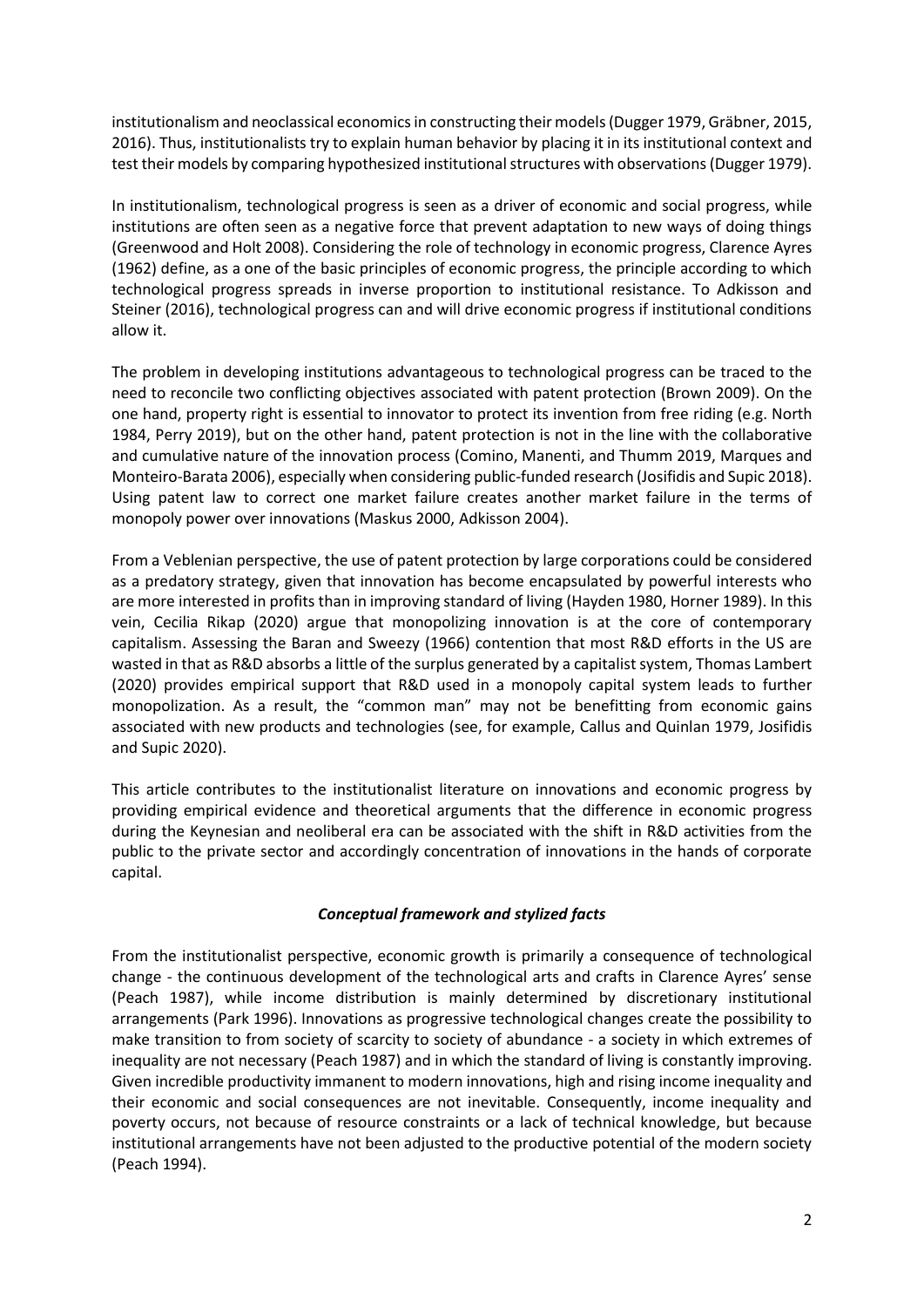Accepting this framework, it is possible to relate economic progress with progressive technological changes that are accompanied by "progressive" institutional changes. The concept of progressive institutional changes refers to the displacement of ceremonial patterns of behavior by instrumental patterns of behavior in the community's problem-solving processes (Bush 1989). If institutions are ceremonially dominant, technological innovations will be absorbed and permitted only to the extent that such changes are compatible with the powerful vested interests that depend on ceremonial patterns of behavior (Bush 1987). As a result, economic progress is encapsulated by the powerful vested interests and, therefore, do not contribute to social welfare in accordance with its potential.

To what extent these ideas are compatible with stylized facts for the U.S. economy? Given that economic progress is long-term processes, the time framework of our analysis spans the period from 1953 to 2019. The period is divided into the three eras: the Keynesian era, which ended in the early 1970's when the U.S. economy was affected by two oil shocks and inflation, the 1970's crisis, and Neoliberal era, from 1980 to present. Each era reflects different macroeconomic environment, economic policy and institutional structure in the U.S. economy.

# Table 1

Table 1 presents data on economic growth, unemployment and income distribution and indicates several important differences in Keynesian era compared with the neoliberal era. The pace of economic growth in the U.S. varies widely from very slow to very fast during the last seven decades. On average, economic growth reached its highest rate during Keynesian era, and has slowed down since then with the intent of slowing down further. The lower GDP growth rate during the crisis of the 1970s and the neoliberal era has been combined with rising unemployment, slower growth of GDP per capita and deteriorating income distribution.

Economic growth decreased more slowly than unemployment rate and income inequality increased, especially during the neoliberal era. The secular increase in unemployment rate and income inequality suggest that the relationship between economic growth on the one hand and unemployment and income distribution on the other hand is not is not cyclical but structural, reflecting institutional failures and bad welfare policies based on anti-regulation and pro-market beliefs in recent decades.

In the long run, economic growth is determined by industrial innovation. In the absence of effective active labour market policies, economic growth generated by innovation is likely to produce increase in unemployment through automation and skill-deficit of employees not only in short and medium but also in the long term. Compared to most of the OECD countries, the United States has a relatively more flexible labor market, the government intervention rely more on passive than on active labor market policies and active labour market policies in the United states is generally less effective (Bown and Freund 2019).

In contrast to previous decades, new industries and business models are more intensive in ideas than in employment. The Schumpeterian process of creative destruction, according to which new and better industries replace obsolete ones, is more reflected in labor productivity gains but not so much in employment and wage gains. In such circumstances, it is not surprising that technological progress and rise in productivity in the U.S. economy during the neoliberal era have been gained at economic and socials costs in the terms of rising unemployment and income inequality.

# *Focus: innovation and institutional failure*

Institutional interpretation of stylized facts on economic progress in the United States given in the previous section suggests that technological innovations enable a modern society to overcome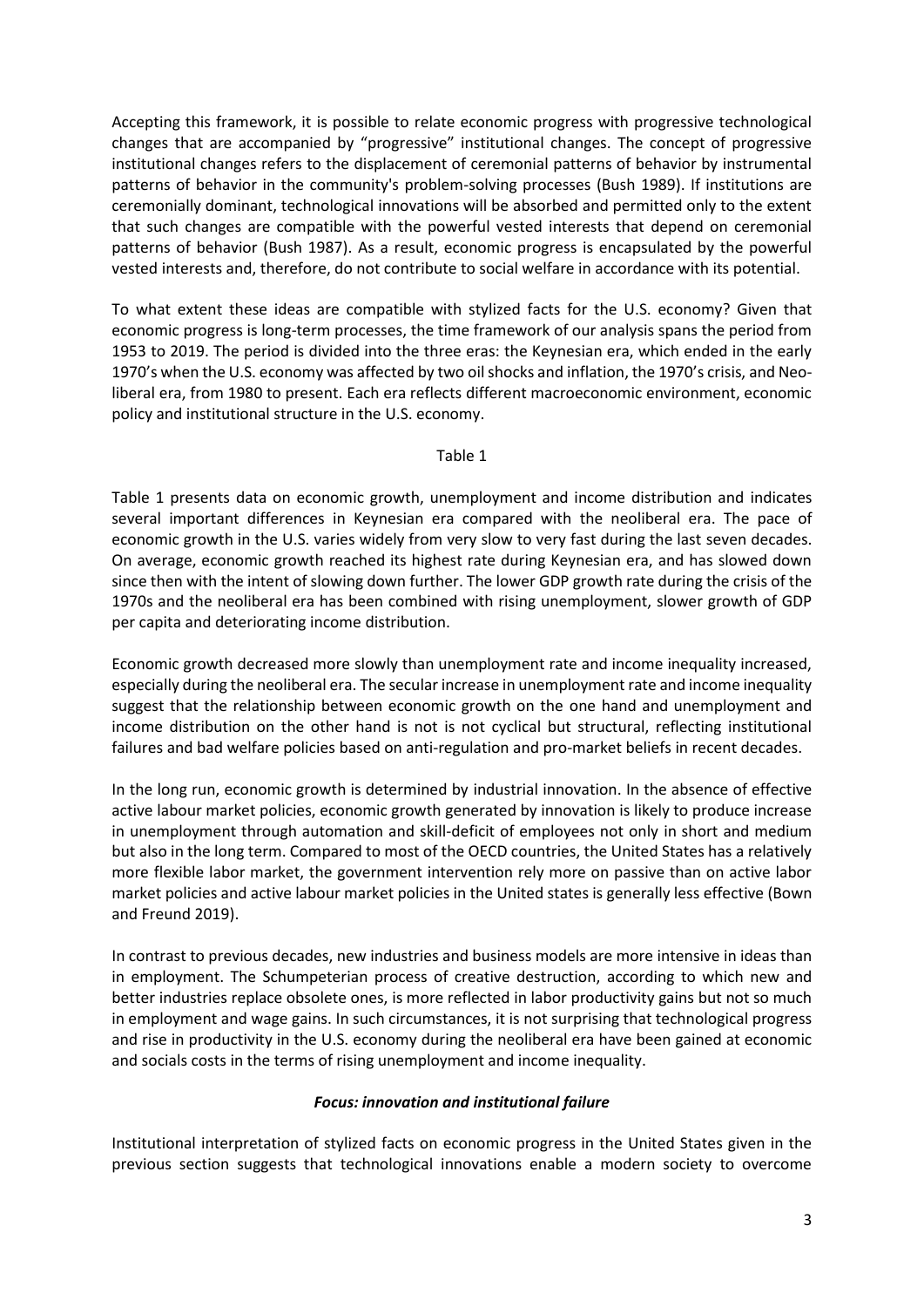resource constraints and enjoy continuous welfare improvements, but this potential is limited by powerful vested interests of corporate capital. As such, innovations are necessary, but not a sufficient condition for economic progress in the sense that progressive technological changes should be accompanied by progressive institutional changes.

Relying on this assumption, we consider why innovations in the neoliberal era have been associated with higher unemployment rate and income inequality than in the Keynesian era. The fact that new technologies are more disruptive and labor-saving today than in the past is only part of the explanation. It is not to say that benefits of ongoing innovations on welfare improvements should be at the same level and pace as the effects of past innovations. But the change in the nature of innovations and employment is not enough to explain why higher R&D investment and a greater number of awarded patents in the neoliberal era did not contribute to the standard of living comparable to those of in the Keynesian era.

#### Table 2.

Table 2 shows that the number of issued patents was almost three times higher on average per year throughout the entire the neoliberal period than in the period between the mid-1950s and 1970s. The neoliberal period is also characterized by higher R&D expenditures – on average, the share of R&D expenditures in GDP was by 0.23 percentage points higher each year during the neoliberal era. Furthermore, higher R&D performance was not transformed at the same rate in technological progress, measured by total factor productivity. Total factor productivity grew after 1980 at only about two-thirds of the rate achieved between the mid-1950s and 1970s.

The idea developed here is that the shift in R&D activities from the public to the private sector should be consider as factors helping to explain this differences. One of the most radical changes in the U.S. R&D performance which happened during a neoliberal era is the shift of R&D activities from public to private sector. The data in table 2 show that the share of federal expenditures in total R&D expenditures declined from 62.1 percent during Keynesian to, on average, 34.6 percent in the neoliberal times. Contrary to public R&D investments, business R&D expenditure increased during the same period from 35.5 to 59.7 percent. In this way, private sector, instead of government, becomes a leading R&D investor in the United States.

The fact that the business invests more than the government in R&D is not problematic in itself. Moreover, private investments are often more efficiently than its government counterpart. However, the high R&D performance of private sector is not only based on its own investments in innovation but also on government subsidies, expansion of intellectual property rights, and acquisition of startups by tech giants. From the institutionalist perspective, the evolution of R&D performance of corporate capital under these circumstances may reflects and favors vested interests of corporate capital at the expense of the common man.

The neoclassical economics justifies R&D subsidization by market imperfections associated with R&D activities. In short, market failures create a gap between the private and social benefits derived from innovations. Given that returns to society from R&D are higher than those received by private firms, the government should support business R&D investments. The protection of intellectual property rights through patent system is seen as a necessary condition that enables an inventor to appropriate the benefits from his invention. This stimulates investments in R&D and especially commercialization of its application.

These arguments can be criticized from the point of view of the concept of powerful vested interests of corporate capital chosen in this paper. An asymmetry in power in favor of the corporate capital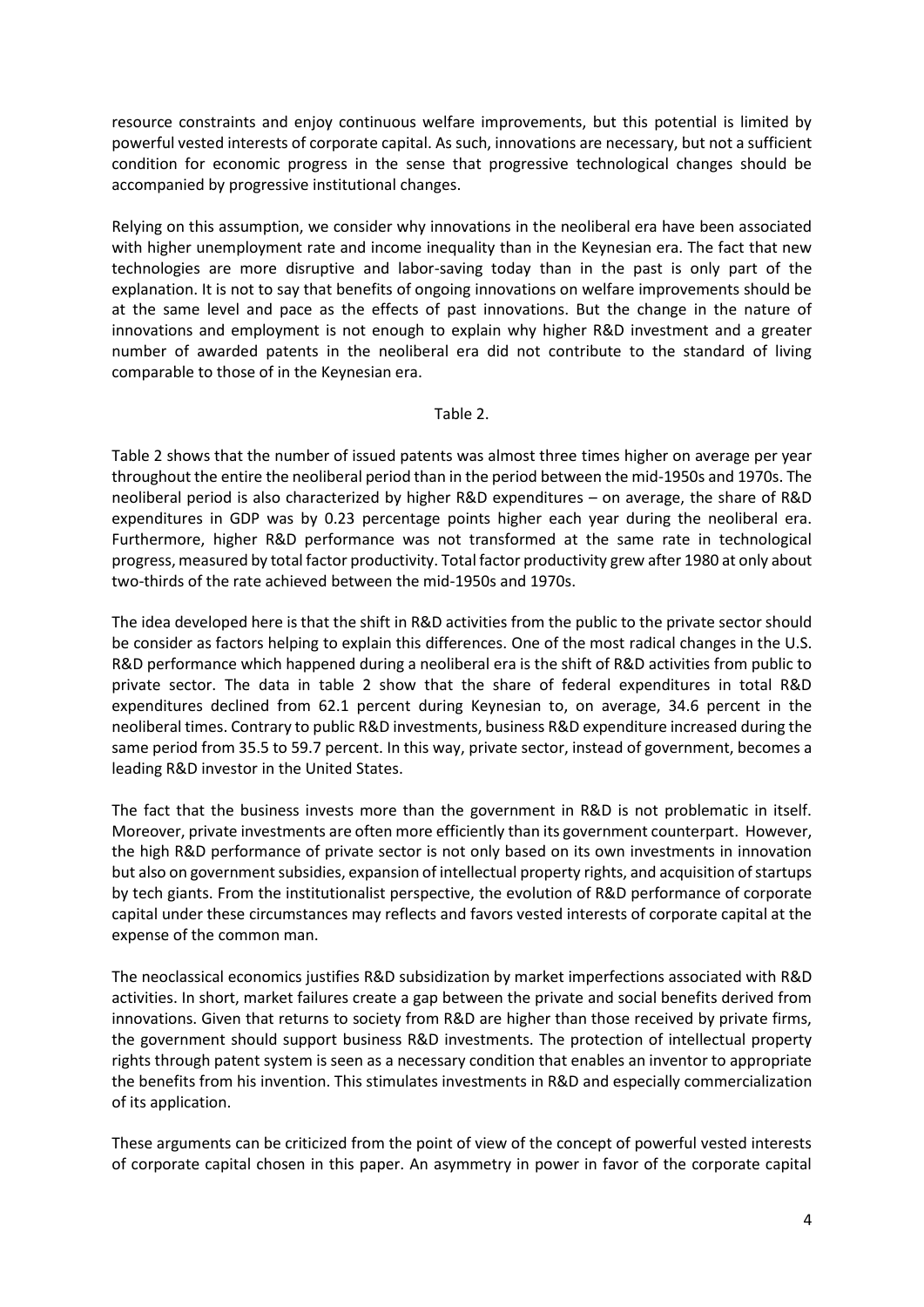raises doubts over the capacity of government to offer an effective counterweight to the monopolization of innovation by corporate capital and to improve the diffusion of the results of federally-funded R&D.

The innovation process is characterized by heterogeneity of interests and preferences between innovators, corporate capital and government. Compared to innovators and government, corporate capital is more profit-driven and socially less responsive in R&D investments. As such, corporate capital seeks to establish monopoly control over the inventions, knowledge and creative expressions of innovators as their employees. In practice, this is done by obtaining a legal protection on innovation in the form of patents and copyrights or by keeping innovations secret.

A massive accumulation of economic power allows corporate capital to gain proprietary control and commodify any innovation that might be profitable, even in early stage of inventions, which, in turn, leads to the increase in the number of issued patents. The two pieces of legislation passed in 1980: the Bayh–Dole Act, and the Stevenson-Wydler Technology Innovation Act dramatically altered the patent protections in favor of private sector in the case of inventions resulted from governmentfunded research (for more, see Morris 2016, Paradise 2020). The proprietary control over innovation is not limited by corporate capital, but for many individual innovators and small and medium firms of limited means, patent protection on innovation is expensive and time-consuming (Von Hippel and Von Krogh 2006).

Although more small than large enterprises in the United States are considered as innovation leaders – i.e. small enterprises generate more sales from new products than large enterprises<sup>1</sup>, the U.S R&D performance is dominated by corporate capital. Thus, all companies from the United States that have appeared on the list of the 50 most innovative companies in the world every year during the last 15 years (according to Boston Consulting Group 2020) are, at the same time, on the list of the biggest companies according to their market capitalization. This suggests not only that corporate capital has more access to R&D resources than small business, but also indicates a high concentration of R&D performance in a few industries and small number of large companies. Under the described institutional environment, the social cost of patenting and subsidizing R&D activities is the skew of distribution of technological benefits toward a corporate capital.

# *Conclusion*

This article has contributed to the debate about the impact of innovation on economic progress in the United States taking a perspective offered by old institutionalism. The dominant mainstream view that new technologies are more disruptive and labor-saving is seen only as part of explanation why higher R&D investment and a greater number of awarded patents in the neoliberal era did not contribute to economic progress comparable to those of in the Keynesian era.

To explain this difference, we develop the idea that increasing government R&D subsidies, expansion of intellectual property rights, and acquisition of startups by tech giants during neoliberal era contribute to the monopolization of innovations by corporate capital. The evolution of R&D performance under these circumstances reflects powerful vested interests of corporate capital at the expense of the common man, taking into account the collaborative and cumulative nature of the innovation process and incredible productivity of technological progress.

<sup>1</sup> <sup>1</sup> For example, the percent of new product sales above industry median was higher for small (52%) than for large enterprises (48%) in 2019 (Boston Consulting Group, 2020: https://www.bcg.com/)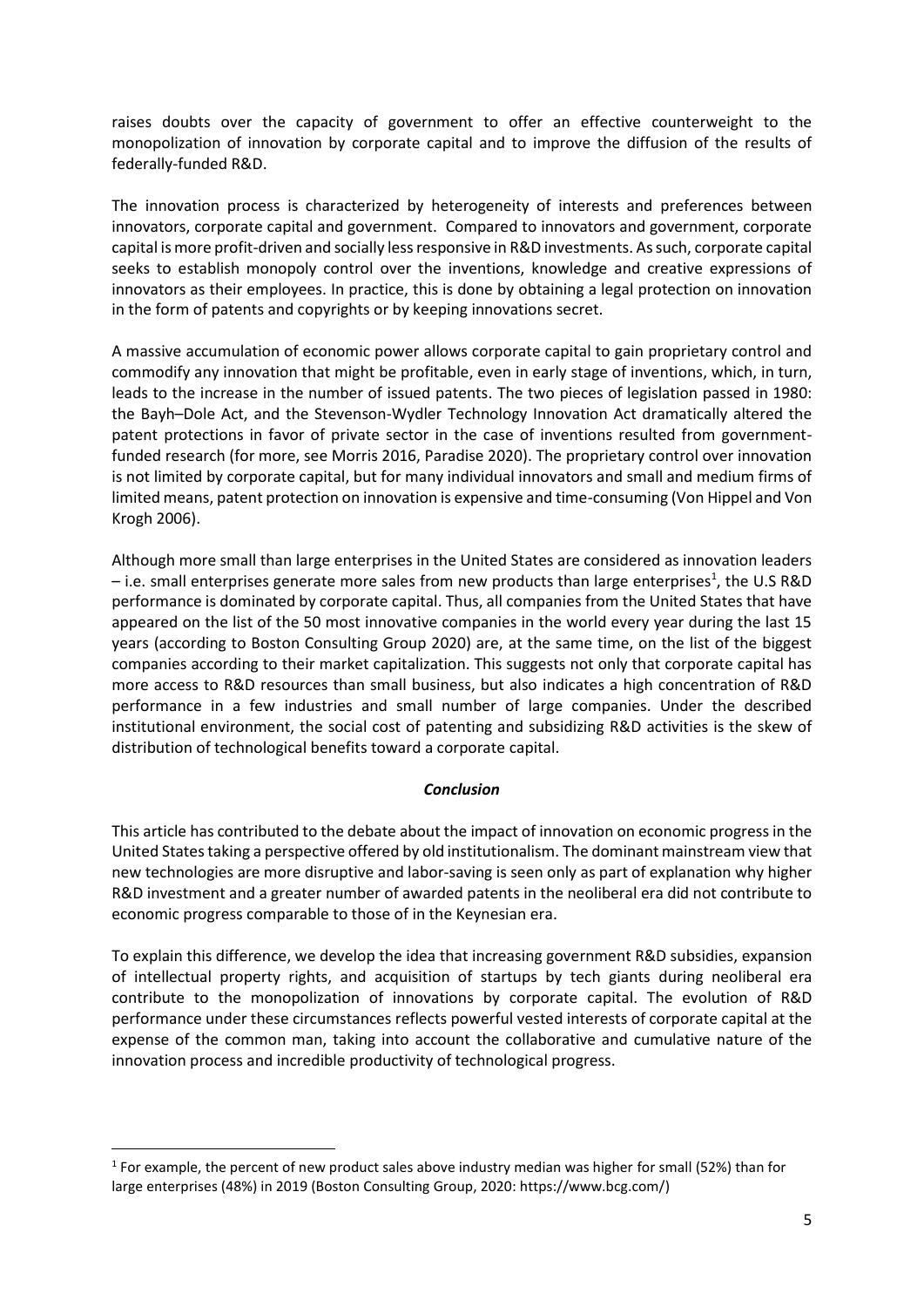#### **Literature**

Adkisson, Richard V. 2004. "Ceremonialism, Intellectual Property Rights, and Innovative Activity." *Journal of Economic Issues* 38 (2): 459–466.

Adkisson, Richard V., and Robert L. Steiner. 2016. "Matching Economic Development Policy to the Local Context: Must We?" *Journal of Economic Issues* 50 (2): 620–29.

Ayres, Clarence E. 1962.*The Theory of Economic Progress: A Study of the Fundamentals of Economic Development and Cultural Change*. New York: Schocken Books

Baran, Paul A., and Paul M. Sweezy. 1966. *Monopoly Capital: An Essay on the American Economic and Social Order*. Harmondsworth. Middlesex UK: Penguin Books.

Bown, Chad P., and Caroline L. Freund. 2019. "Active Labor Market Policies: Lessons from Other Countries for the United States". Peterson Institute for International Economics Working Paper No. 19-2.

Brown, Christopher. 2005. "Is There an Institutional Theory of Distribution?" *Journal of Economic Issues*, 39(4): 915-931.

Brown, Christopher. 2009 "Ayresian Technology, Schumpeterian Innovation, and the Bayh-Dole Act." *Journal of Economic Issues* 43(2): 477-486.

Bush, Paul D. 1987. "The Theory of Institutional Change." *Journal of Economic Issues* 21(3): 1075- 1116.

Bush, Paul D. 1989. "The Concept of "Progressive" Institutional Change and Its Implications for Economic Policy Formation." *Journal of Economic Issues* 23(2): 455–464.

Callus, Ron, and Michael Quinlan. 1979. "The New Unskilled Worker." *Journal of Australian Political Economy* November 1979(6): 74–84.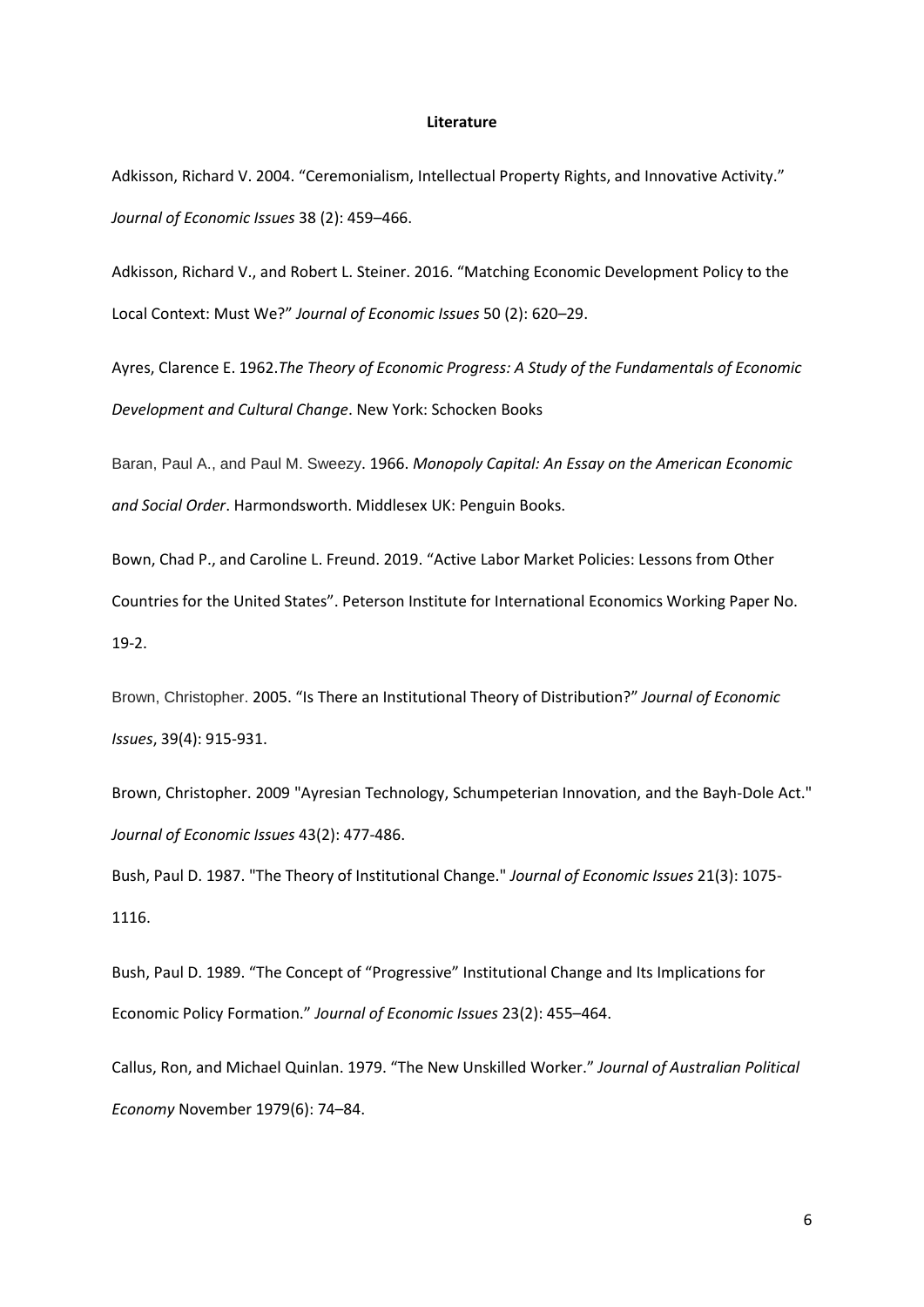Comino, Stefano, Fabio M. Manenti, and Nikolaus Thumm. 2019. "The Role of Patents in Information and Communication Technologies: A Survey of the Literature." *Journal of Economic Surveys* 33(2): 404-430.

Courvisanos, Jerry. 2005. "Technological Innovation: Galbraith, the Post Keynesians, and a Heterodox Future." *Journal of Post Keynesian Economics* 28(1): 83-102.

Dugger, William M. 1979. "Methodological Differences between Institutional and Neoclassical Economics." *Journal of economic issues* 13(4): 899-909.

Gordon, Wendell Chaffee. 1973. Economics from an Institutional Viewpoint. University Stores: University of Texas

Gräbner, Claudius, and Jakob Kapeller. 2015. "New Perspectives on Institutionalist Pattern Modeling: Systemism, Complexity, and Agent-Based Modeling." *Journal of Economic Issues* 49 (2): 433–440.

Gräbner, Claudius. 2016. "Agent-Based Computational Models-A Formal Heuristic for Institutionalist Pattern Modelling?." *Journal of Institutional Economics* 12(1): 241-261.

Greenwood, Daphne T., and Richard PF Holt. 2008. "Institutional and Ecological Economics: The Role of Technology and Institutions in Economic Development." *Journal of Economic Issues* 42(2): 445-452 Hayden, F. Gregory. 1980. "An Assessment Dependent upon Technology." *Journal of Economic Issues*  14(1): 211-219.

Horner, Jim. 1989. "The Role of Technology: An Institutionalist Debate." *Journal of Economic Issues* 23(2): 579-586.

James T. Peach. 1987. "Distribution and Economic Progress." *Journal of Economic Issues* 21(4): 1495- 1529.

Jordan, Paradise. 2020. "COVID-IP: Staring Down the Bayh–Dole Act with 2020 Vision." *Journal of Law and the Biosciences* 7(1): 1-13.

7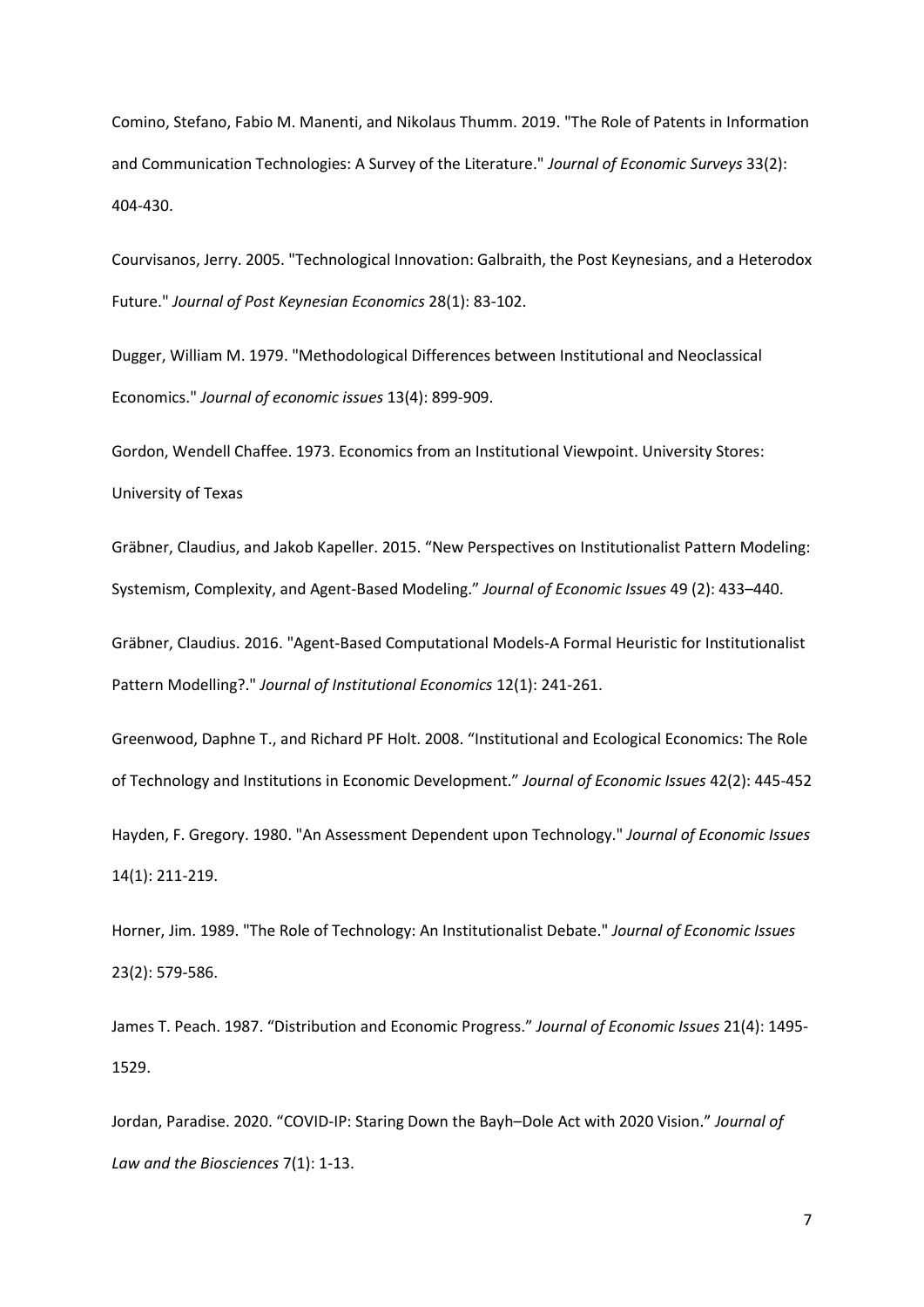Josifidis, Kosta, and Novica Supic. 2018. "Institutionalist versus Neoclassical View on Income Distribution and Economic Progress: The OECD Panel Evidence." *Panoeconomicus* 65(3): 319-337.

Josifidis, Kosta, and Novica Supic. 2020. "Innovation and Income Inequality in the USA: Ceremonial versus Institutional Changes." *Journal of Economic Issues* 54(2): 486-494.

Lambert, Thomas E. 2020. "Monopoly Capital and Innovation: An Exploratory Assessment of R&D Effectiveness." *International Review of Applied Economics* 34(1): 36-49.

Marques, Carla Susana, and Jose Monteiro-Barata. 2006. "Determinants of the Innovation Process: An Empirical Test for the Portuguese Manufacturing Industry." *Management Research: Journal of the Iberoamerican Academy of Management* 4(2): 113–126.

Maskus, Keith E. 2000. *Intellectual Property Rights in the Global Economy*. Washington, D.C.: Institute for International Economics.

North, D. C. 1984. "Transaction Costs, Institutions, and Economic History." *Journal of Institutional and Theoretical Economics* 140(1): 7–17.

Park, Kang H. 1996. "Income Inequality and Economic Progress." *American Journal of Economics and Sociology* 55(1): 87-96.

Peach, James. 1994. "Distribution Theory." In *The Elgar Companion to Institutional and Evolutionary Economics*, Vol. 2, edited by Geoffrey Hodgson, Warren Samuels, and Marc Tool, 166–71. Brookfield, Vt.: Edward Elgar Publishing, 166–171.

Perry, Keston K. 2019. "Innovation, Institutions and Development: A Critical Review and Grounded Heterodox Economic Analysis of Late-Industrialising Contexts." *Cambridge Journal of Economics* 44(2): 391–415.